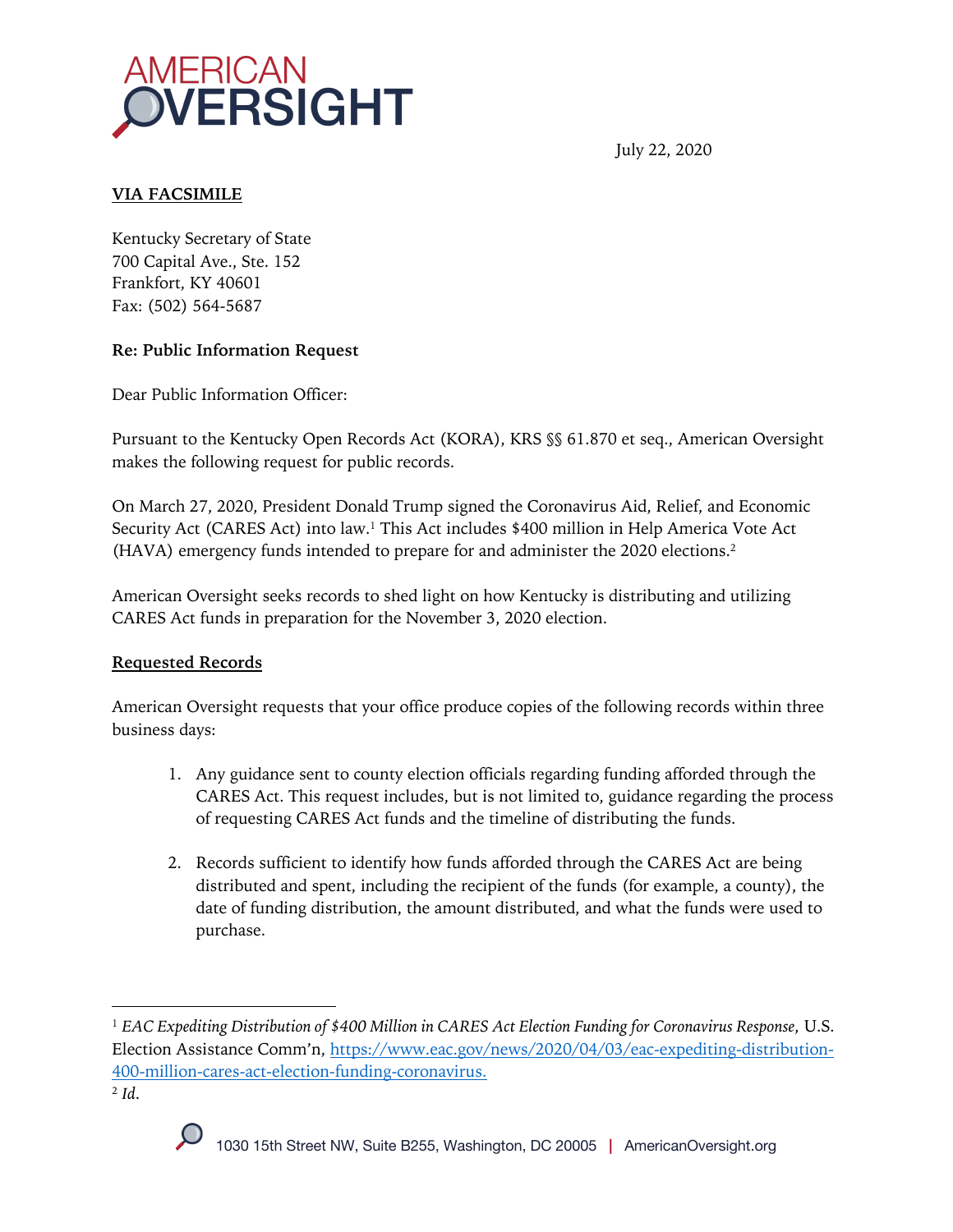To the extent your agency maintains this data in aggregated form, such as in a spreadsheet or within a database or other format that can be readily exported to a spreadsheet, American Oversight requests responsive data in such format.

3. All email communications (including email messages, complete email chains, email attachments, calendar invitations, and any attachments thereto) sent by any of the officials or employees listed below containing any of the key terms listed below.

#### **Secretary of State Officials and Employees:**

- a. Michael Adams, Secretary of State, or anyone communicating on his behalf (such as a scheduler or assistant)
- b. Jennifer Scutchfield, Assistant Secretary of State, or anyone communicating on her behalf (such as a scheduler or assistant)
- c. Heather Quinn, Director of Administration and Elections, or anyone communicating on her behalf (such as a scheduler or assistant)
- d. Anyone serving in a role next in authority to the Director of Administration and Elections (such as a Deputy Elections Director or Assistant Elections Director)

## **Key Terms:**

- a. "Help America Vote Act"
- b. HAVA
- c. "CARES Act"
- d. "CARES funding"
- e. "Personal protective equipment"
- f. PPE
- g. "Election Assistance Commission"
- h. EAC

In an effort to accommodate your agency and reduce the number of responsive records to be processed and produced, American Oversight has limited item 3 of its request to communications sent by the listed custodians. To be clear, however, American Oversight still requests that complete email chains be produced, displaying the sent messages, the prior received messages, and any subsequent messages in each email chain. This means that a custodian's response to an email, the initial received message, and any prior or subsequent messages within the same email thread are responsive to this request and should be produced.

Please provide all responsive records from March 27, 2020, to the date the search is conducted.

**Pursuant to KRS § 61.880(1), American Oversight requests that you notify us within three workdays as to whether you will comply with this request.**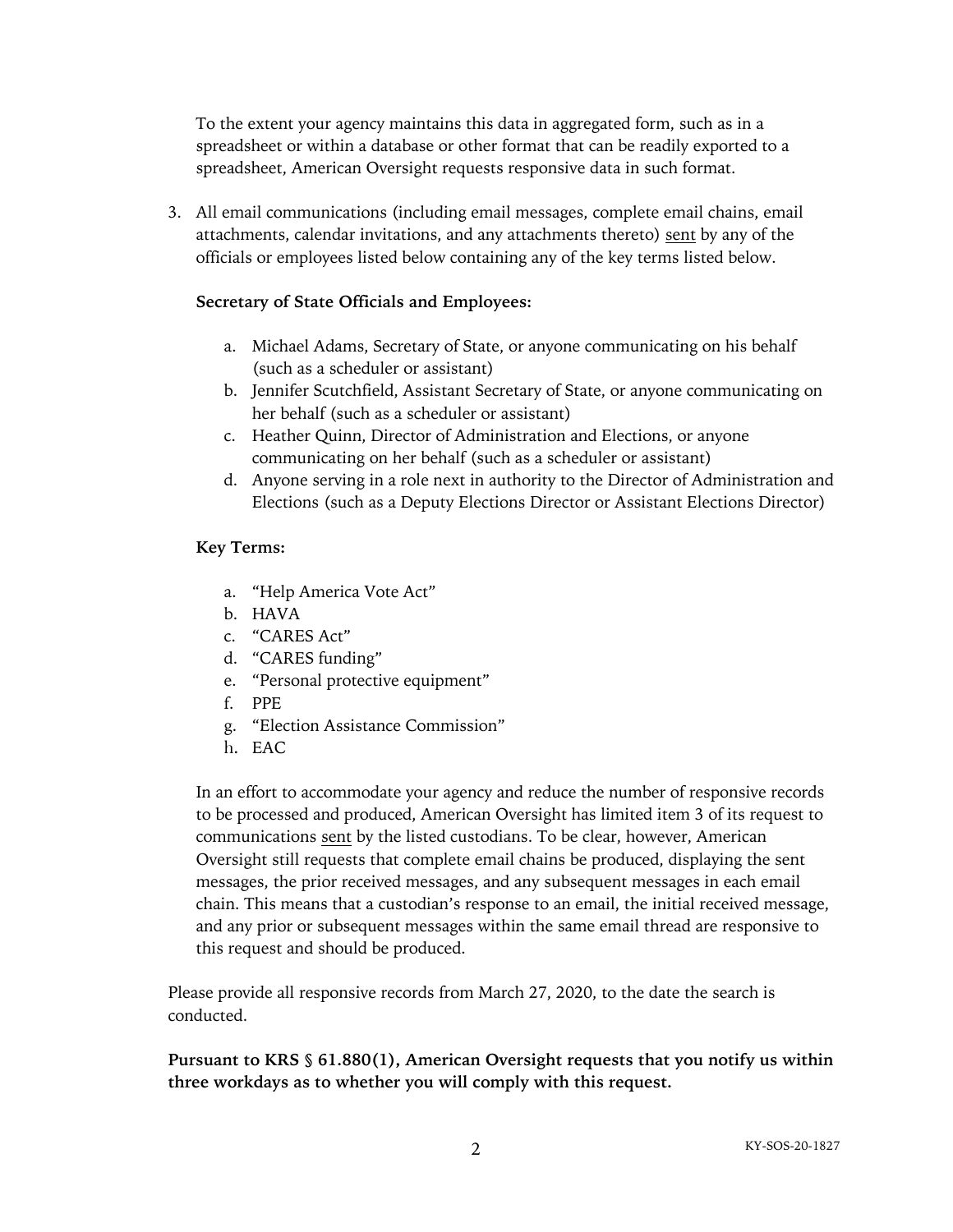American Oversight insists that your office use the most up-to-date technologies to search for responsive information and take steps to ensure that the most complete repositories of information are searched. American Oversight is available to work with you to craft appropriate search terms. **However, custodian searches are still required; governmental authorities may not have direct access to files stored in .PST files, outside of network drives, in paper format, or in personal email accounts.**

Please search all records regarding official business. **You may not exclude searches of files or emails in the personal custody of your officials, such as personal email accounts.** Emails conducting government business sent or received on the personal account of a governmental authority's officer or employee constitutes a record.

In the event some portions of the requested records are properly exempt from disclosure, please disclose any reasonably segregable non-exempt portions of the requested records. If it is your position that a document contains non-exempt segments, but that those non-exempt segments are so dispersed throughout the document as to make segregation impossible, please state what portion of the document is non-exempt, and how the material is dispersed throughout the document. If a request is denied in whole, please state specifically that it is not reasonable to segregate portions of the record for release.

Please take appropriate steps to ensure that records responsive to this request are not deleted by your office before the completion of processing for this request. If records potentially responsive to this request are likely to be located on systems where they are subject to potential deletion, including on a scheduled basis, please take steps to prevent that deletion, including, as appropriate, by instituting a litigation hold on those records.

To ensure that this request is properly construed, that searches are conducted in an adequate but efficient manner, and that extraneous costs are not incurred, American Oversight welcomes an opportunity to discuss its request with you before you undertake your search or incur search or duplication costs. By working together at the outset, American Oversight your office can decrease the likelihood of costly and time-consuming litigation in the future.

Where possible, please provide responsive material in electronic format by email or in PDF or TIF format on a USB drive. Please send any responsive material being sent by mail to American Oversight, 1030 15th Street NW, Suite B255, Washington, DC 20005. If it will accelerate release of responsive records to American Oversight, please also provide responsive material on a rolling basis.

## **Statement of Noncommercial Purpose**

This request is for noncommercial purposes, and American Oversight respectfully requests a waiver of any fees associated with processing this request for records. To the extent any fees are charged, pursuant to KRS § 61.874(3), American Oversight asks that such fees be limited to the actual cost of reproduction and exclude the cost of agency staff time.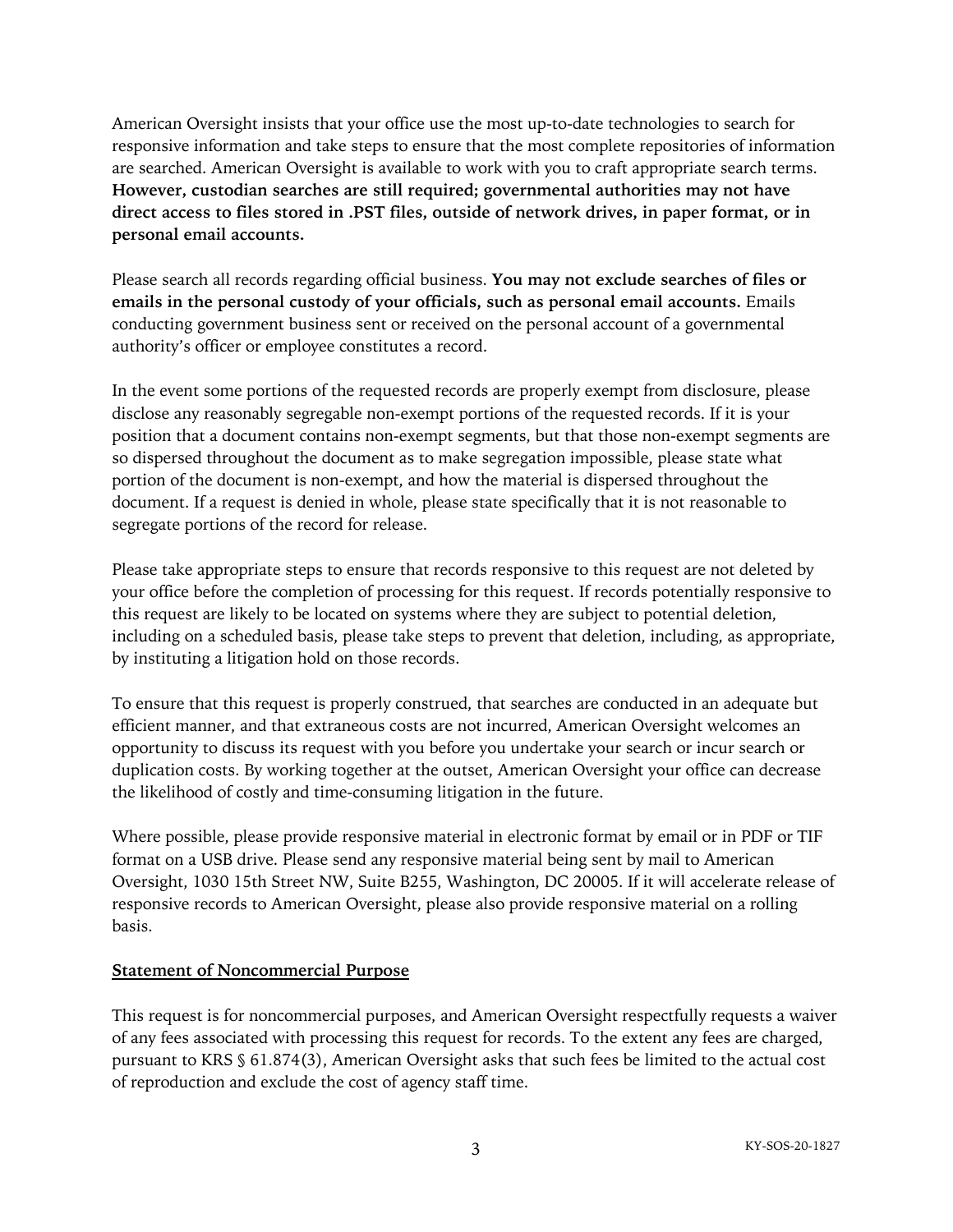This request is primarily and fundamentally for non-commercial purposes. American Oversight seeks records regarding the actions of Kentucky public officials in managing an election amid an ongoing public health crisis. Records with the potential to shed light on this matter would contribute significantly to public understanding of operations of the government, including how funds appropriated by the federal government in order to run elections during a pandemic are being distributed in Kentucky.

Furthermore, as a  $501(c)(3)$  nonprofit, American Oversight does not have a commercial purpose and the release of the information requested is not in American Oversight's financial interest. American Oversight's mission is to promote transparency in government, to educate the public about government activities, and to ensure the accountability of government officials. American Oversight uses the information gathered, and its analysis of it, to educate the public through reports, press releases, or other media. American Oversight also makes materials it gathers available on its public website and promotes their availability on social media platforms, such as Facebook and Twitter.3

American Oversight has also demonstrated its commitment to the public disclosure of documents and creation of editorial content through numerous substantive analyses posted to its website.<sup>4</sup> Examples reflecting this commitment to the public disclosure of documents and the creation of editorial content include the posting of records related to the organization's State Accountability Project covering voting rights issues in various states;<sup>5</sup> posting records related to an ethics waiver received by a senior Department of Justice attorney and an analysis of what those records demonstrated regarding the Department's process for issuing such waivers;<sup>6</sup> posting records received as part of American Oversight's "Audit the Wall" project to gather and analyze information related to the administration's proposed construction of a barrier along the U.S.-Mexico border, and analyses of what those records reveal;7 posting records regarding potential self-dealing at the

documents.

<sup>&</sup>lt;sup>3</sup> American Oversight currently has approximately 16,300 followers on Facebook and 104,100 followers on Twitter. American Oversight, FACEBOOK, https://www.facebook.com/weareoversight/ (last visited July 15, 2020); American Oversight (@weareoversight), TWITTER, https://twitter.com/weareoversight (last visited July 15, 2020).

<sup>4</sup> *News*, AMERICAN OVERSIGHT, https://www.americanoversight.org/blog.

<sup>5</sup> *State Accountability Project*, AMERICAN OVERSIGHT, https://www.americanoversight.org/stateaccountability-project.

<sup>6</sup> *DOJ Records Relating to Solicitor General Noel Francisco's Recusal*, AMERICAN OVERSIGHT, https://www.americanoversight.org/document/doj-civil-division-response-noel-franciscocompliance; *Francisco & the Travel Ban: What We Learned from the DOJ Documents*, AMERICAN OVERSIGHT, https://www.americanoversight.org/francisco-the-travel-ban-what-we-learned-from-the-doj-

<sup>7</sup> *See generally Audit the Wall*, AMERICAN OVERSIGHT,

https://www.americanoversight.org/investigation/audit-the-wall; *see, e.g.*, *Border Wall Investigation Report: No Plans, No Funding, No Timeline, No Wall*, AMERICAN OVERSIGHT,

https://www.americanoversight.org/border-wall-investigation-report-no-plans-no-funding-notimeline-no-wall.